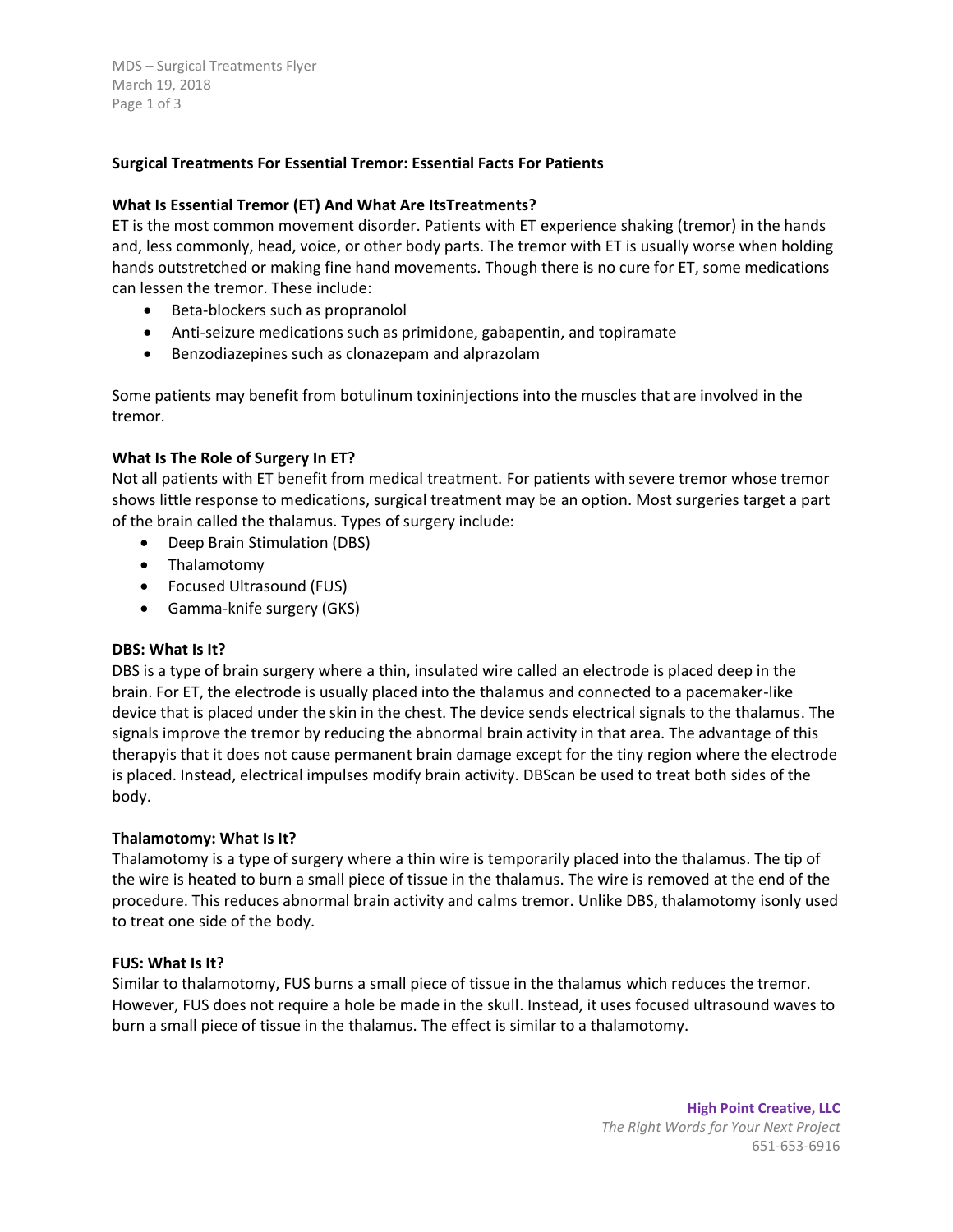MDS – Surgical Treatments Flyer March 19, 2018 Page 2 of 3

### **GKS: What Is It?**

GKS is another procedure that uses radiation beams to burn a small piece of tissue in the thalamus, similar to a thalamotomy. No hole is made in the skull. The radiation takes several weeks to months to take effect.

## **How Are These Procedures Done?**

All of these procedures require very precise aim at a small target. Therefore, a special type of head frame is used for brain image scans. This allows the doctorto carefully guide the electrode, ultrasound, or gamma waves to the correct placein the thalamus. The patient typically isawake during these procedures and participates in testing. This ensures that the tremor is being reduced without causing significant side effects.

# **What Are The Main Limitations And Complications Of These Treatments?**

These treatments do not cure ET and tremor may return. Like any treatment, there are risks. The common risks are:

- Reduced balance or coordination
- Speech difficulty
- Numbness or tingling in the arms or hands that may appear after the interventions

These risks are generally reversible by changing the settings of the DBS device, but might persist with other treatments.In rare cases, the surgery for DBS and thalamotomy can cause a stroke,or bleeding in the brain, and/or infection. After treatment with FUS or GKS, inflammation might develop around the treated area.

Copyright © 2018 International Parkinson and Movement Disorder Society (MDS). All rights reserved.